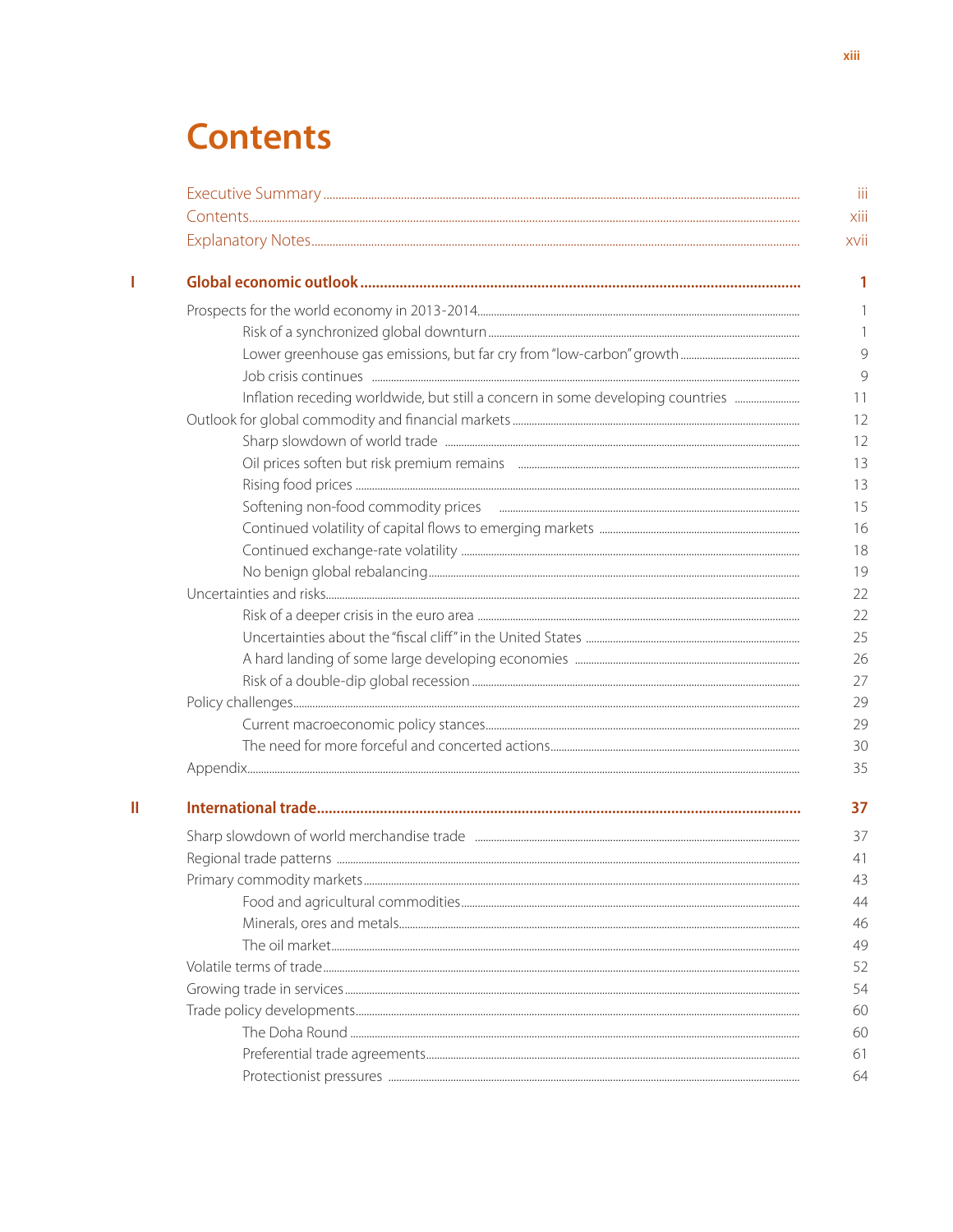|  | Western Europe: the debt crisis and its reverberations continue to depress the region |  |  |  |
|--|---------------------------------------------------------------------------------------|--|--|--|
|  |                                                                                       |  |  |  |
|  |                                                                                       |  |  |  |
|  |                                                                                       |  |  |  |
|  |                                                                                       |  |  |  |
|  |                                                                                       |  |  |  |
|  |                                                                                       |  |  |  |
|  | East Asia: slowdown in China and recession in Europe weigh on regional growth         |  |  |  |
|  | South Asia: internal and external headwinds further weaken economic activity          |  |  |  |
|  |                                                                                       |  |  |  |
|  | Latin America and the Caribbean: a modest acceleration in growth is expected          |  |  |  |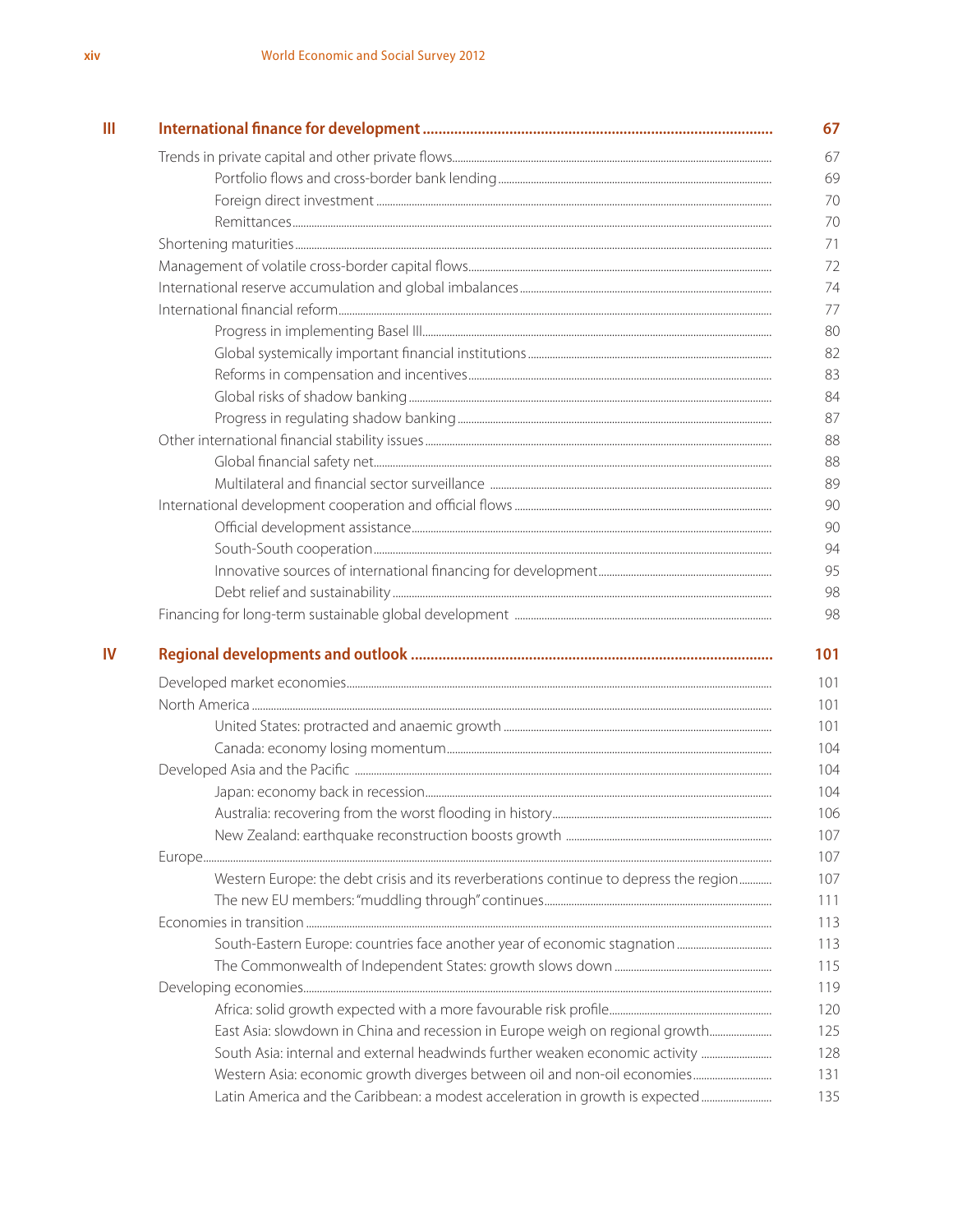### **Statistical annex**

| $\sim$<br>$^{\circ}$ ountry $\cdots$<br> |  |
|------------------------------------------|--|
| Anney<br>$\overline{1}$                  |  |

#### **Boxes**

| $\lfloor$ 2     |                                                                                            | 6   |
|-----------------|--------------------------------------------------------------------------------------------|-----|
| $\lfloor$ 3     |                                                                                            | 33  |
| II. 1           |                                                                                            | 39  |
| $\parallel$ , 2 |                                                                                            | 47  |
| II.3            |                                                                                            | 58  |
| $\parallel$ , 4 |                                                                                            | 63  |
| $\parallel$ , 5 |                                                                                            | 65  |
| III. 1          |                                                                                            | 79  |
| III.2           |                                                                                            | 82  |
| III.3           |                                                                                            | 97  |
| IV.1            | The economic effects of the Russian Federation's accession to the World Trade Organization | 115 |
| IV.2            |                                                                                            | 121 |
| IV.3            |                                                                                            | 132 |
| IV.4            |                                                                                            | 138 |
|                 |                                                                                            |     |

### **Figures**

| 0.1                 |                                                                        | iii            |
|---------------------|------------------------------------------------------------------------|----------------|
| 0, 2                |                                                                        | iv             |
| 0.3                 |                                                                        | vii            |
| 0, 4                |                                                                        | viii           |
| 0.5                 |                                                                        | ix             |
| $\lfloor$ 1         |                                                                        | 3              |
| $\lfloor 2$         |                                                                        | 3              |
| l.3a                |                                                                        | $\overline{7}$ |
| 1.3 <sub>b</sub>    |                                                                        | 7              |
| $\lfloor$ , 4       | Post-recession employment recovery in the United States, euro area and |                |
|                     |                                                                        | 10             |
| $\lfloor 5 \rfloor$ |                                                                        | 12             |
| $\mathsf{L}6$       |                                                                        | 14             |
| $\lfloor$ . 7       |                                                                        | 14             |
| $\lfloor 8 \rfloor$ |                                                                        | 15             |
| $\lfloor 9 \rfloor$ |                                                                        | 16             |
| 1.10                |                                                                        | 17             |
| $\lfloor$ 11        | Exchange rates of major currencies vis-à-vis the United States dollar, |                |
|                     |                                                                        | 18             |
| 1.12                | Exchange rates of selected developing country currencies vis-à-vis     |                |
|                     |                                                                        | 19             |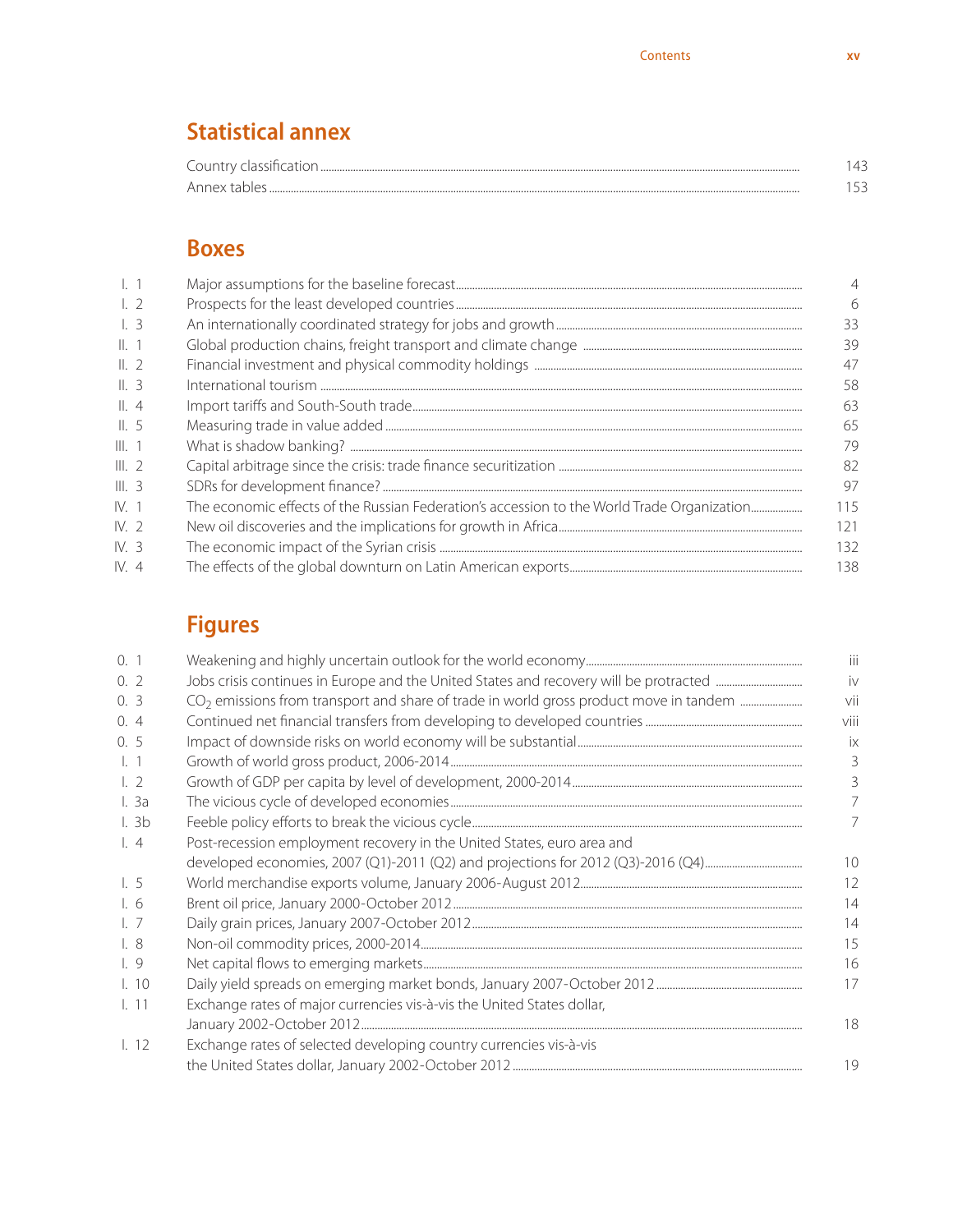| 1.13            |                                                                             | 20       |  |  |
|-----------------|-----------------------------------------------------------------------------|----------|--|--|
| 1.14            |                                                                             | 22       |  |  |
| 1.15            | Yields on two-year government bonds of selected euro area countries,        |          |  |  |
|                 |                                                                             | 24       |  |  |
| II. 1           |                                                                             | 37       |  |  |
| II.2            |                                                                             | 38       |  |  |
| II.3            |                                                                             | 42       |  |  |
| $\parallel$ , 4 |                                                                             | 43       |  |  |
| II.5            |                                                                             |          |  |  |
| II.6            |                                                                             |          |  |  |
| II.7            | 50                                                                          |          |  |  |
| II.8            | Brent price and open interest in daily volumes for ICE Brent crude futures, | 51       |  |  |
| II.9            |                                                                             | 53       |  |  |
| II. 10a         |                                                                             | 53       |  |  |
| II. 10b         |                                                                             | 54       |  |  |
| II. 11          |                                                                             |          |  |  |
| II. 12          |                                                                             | 55<br>55 |  |  |
| III. 1          |                                                                             | 74       |  |  |
| III.2           | Net transfers of financial resources to developing economies                |          |  |  |
|                 |                                                                             | 76       |  |  |
| III.3           |                                                                             | 84       |  |  |
| III.4           |                                                                             | 85       |  |  |
| III.5           | ODA from Development Assistance Committee (DAC) countries as a percentage   |          |  |  |
|                 |                                                                             | 91       |  |  |
| III.6           |                                                                             | 93       |  |  |
| IV. 1           |                                                                             | 103      |  |  |
| IV.2            |                                                                             | 105      |  |  |
| IV. 3           |                                                                             | 108      |  |  |
| IV. 4           |                                                                             | 112      |  |  |
| IV. 5           |                                                                             | 118      |  |  |
| IV. 6           |                                                                             | 120      |  |  |
| IV. 7           |                                                                             | 127      |  |  |
| IV. 8           |                                                                             | 129      |  |  |
| IV. 9           |                                                                             | 131      |  |  |
| IV. 10          |                                                                             | 136      |  |  |

#### Tables

| -1. 1           |    |
|-----------------|----|
| $\perp$ 2       | 28 |
| $\parallel$ . 1 | 56 |
| III. 1          | 68 |
| III.2           | 78 |
|                 |    |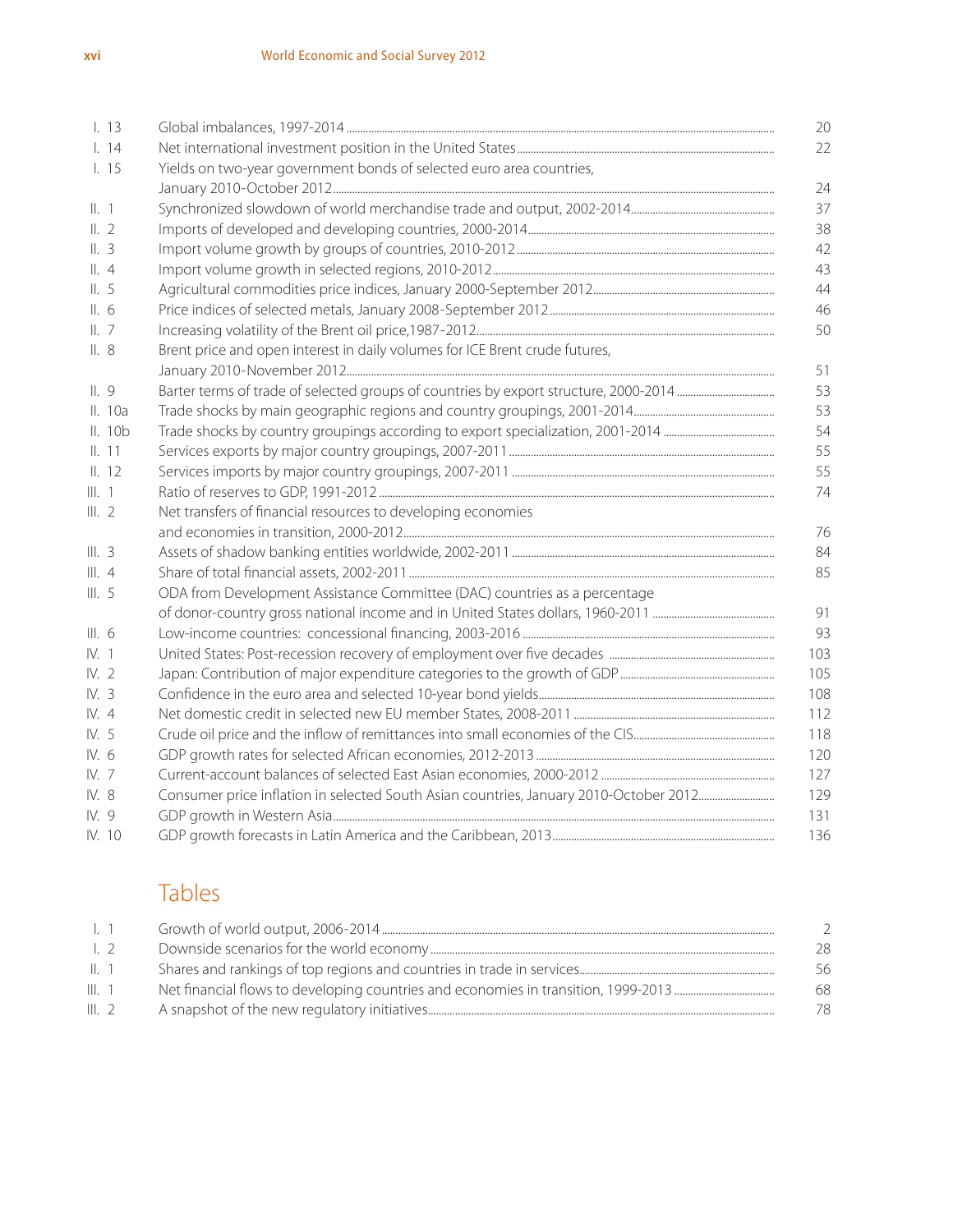## **Explanatory Notes**

The following symbols have been used in the tables throughout the report:

- Two dots indicate that data are not available or are not separately reported. A dash indicates that the amount is nil or negligible. A hyphen indicates that the item is not applicable. A minus sign indicates deficit or decrease, except as indicated. . **A full stop** is used to indicate decimals. A slash between years indicates a crop year or financial year, for example, 2012/13. Use of a hyphen between years, for example, 2012–2013, signifies the full period involved, including the beginning and end years. **Reference to "dollars"** (\$) indicates United States dollars, unless otherwise stated. **Reference to "billions"** indicates one thousand million.
- **Reference to "tons"** indicates metric tons, unless otherwise stated.

**Annual rates** of growth or change, unless otherwise stated, refer to annual compound rates.

**Details and percentages** in tables do not necessarily add to totals, because of rounding.

Project LINK is an international collaborative research group for econometric modelling, coordinated jointly by the Development Policy and Analysis Division of the United Nations Secretariat and the University of Toronto.

For **country classifications**, see statistical annex.

**Data** presented in this publication incorporate information available as at **30 November 2012**.